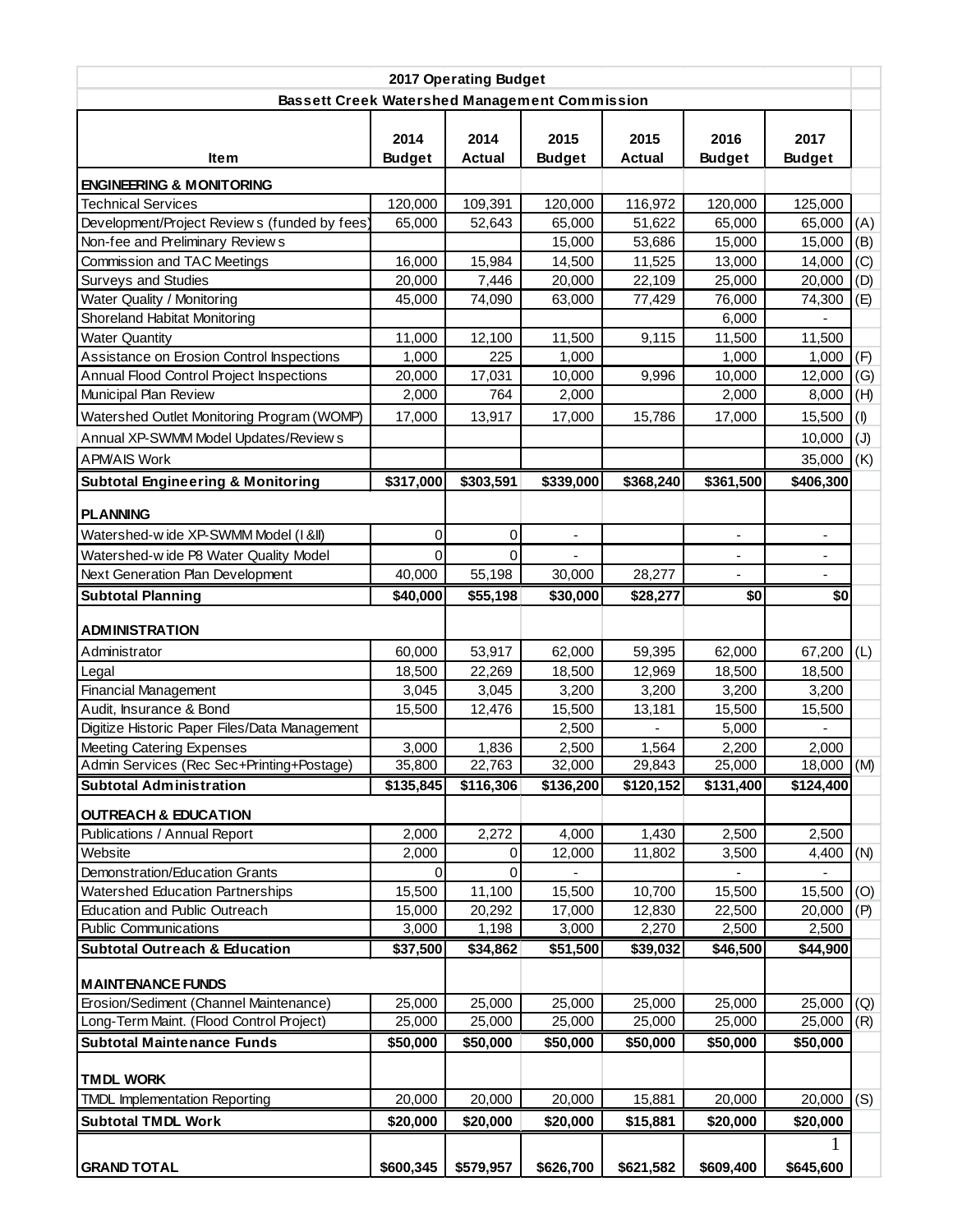| NOTES - See Budget Detail Document for Further Details |  |  |  |  |
|--------------------------------------------------------|--|--|--|--|
| (A) Majority of costs are covered by review fees       |  |  |  |  |

(B) New line item in 2015 used to cover reviews for which either we do not receive an application fee or it's too early in the process for us to have received an application fee (such as the Blue Line LRT, SWLRT, MnDOT projects, etc.). Through agreements with Met Council, some of these costs are being recovered which are reflected in the income table.

(C) Engineer attendance at BCWMC meetings and TAC meetings (and Plan Steering Cmte Meetings thru 2015). 2010- 2013 estimates based on 18 meetings. 2014 estimate based on 30 meetings. 2015 estimate based on 24 meetings. 2016 estimated based on 18 meetings (12 BCWMC and 5 TAC). 2017 budget increased to allow for additional BCWMC Engineer staff to attend Commission/TAC meetings (total of 3 assumed).

(D) For Commission-directed surveys and studies - e.g., past work has included watershed tours, Medicine Lake outlet work, Flood Control Project Maintenance and Responsibilites, etc.

(E) Several projects including routine monitoring of Sweeney, Twin, and Lost Lakes per BCWMC monitoring plan + first year of twoyear study on Sweeney Lake (either on effect of aeration or analyses for alum treatment) + general water quality tasks

(F) After recommendations from the TAC and Budget Committee,the Commission's ended the erosion and sediment control inspection program (Watershed Inspection) in 2014 due to duplication with activities required by the member cities. Some budget remains here to provide, as requested by the Commission, some oversight of city inspection activities (reports of inspections are available from each city), and for inspecting projects such as County highway and MnDOT projects.

(G) 2017, 2016 and 2015 budgets include usual inspection. 2017 budget increased to allow for more follow-up with cities, stemming from Flood Control Project Maintenance and Responsibilities-related effort. 2014 budget included inspection of double box culvert (performed once every 5 years).

(H) 2017 budget assumes review of updated/revised municipal local water plans/official controls likely to come before Commission in 2017. Assume 4 cities at \$2,000 each. This task also includes review of adjacent WMO plan amendments.

(I) Reimbursed \$5,000 from Met Council. \$15,500 includes \$11,500 for Wenck or similar contractor + \$4,000 for Barr's data management and analyses

(J) Make updates to XP-SWMM model, coordinate with P8 model updates, assist cities with model use.

(K) Placeholder for 2017 work that may result from Aquatic Plant Management/Aquatic Invasive Species Committee in 2016.

(L) Includes hourly rate increase for Administrator from \$67/hour to \$70/hour and increase from 76 hours per month to 80 hours per month.

(M) Recording Secretary \$62/hr rate \* 24 hours/month (10 hours for meeting packets, 1.5 for Facebook posts, 12.5 for website, meeting notices, memo and other writing, filing, and other tasks as assigned)

(N) Based on 2016 agreement with HDR for website hosting and maintenance activities.

(O) Includes CAMP (\$5,000), River Watch (\$2,000), Metro Watershed Partners (\$3,500), Metro Blooms (\$3,000), Children's Water Festival (\$350), plus \$1,650 unassigned

(P) Includes funding for West Metro Water Alliance at \$13,000 plus funding for other educational supplies and materials including educational signage, display materials, Commissioner training, etc.

(Q) Will be transferred to Channel Maintenance Fund

(R) Will be transferred to Long-Term Maintenance Fund

(S) Task includes reporting on TMDL implementation and updating P8 model to include new BMPs.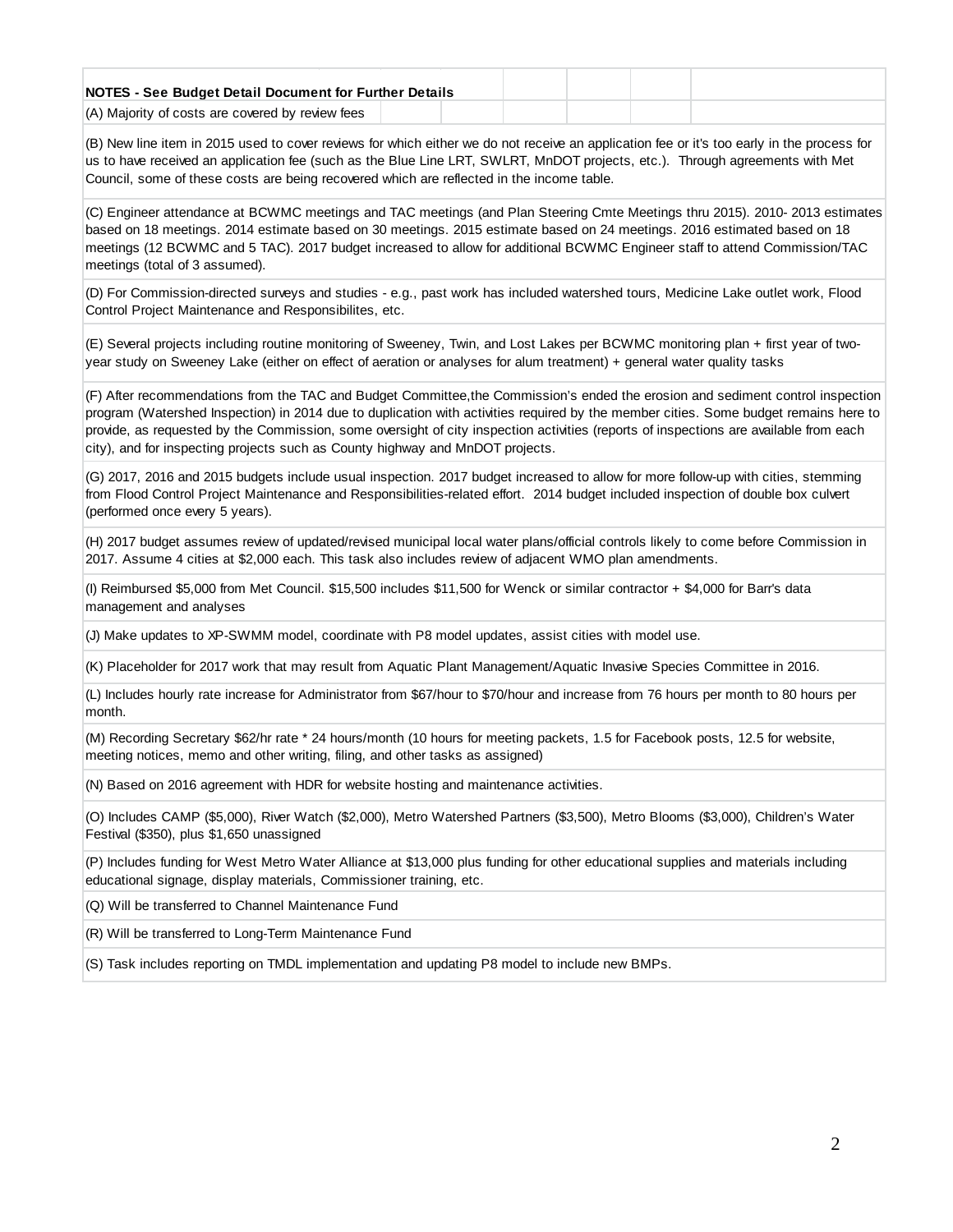| <b>2016 Financial Information</b>                                                                                     |                |                           |         |  |  |  |  |  |
|-----------------------------------------------------------------------------------------------------------------------|----------------|---------------------------|---------|--|--|--|--|--|
| Fund Balance as of January 31, 2016 (audited)                                                                         |                | \$                        | 355,506 |  |  |  |  |  |
| Expected income from assessments in 2016                                                                              | $\ddot{}$      | \$                        | 490,345 |  |  |  |  |  |
| Expected interest income in 2016                                                                                      | $\ddot{}$      | \$                        |         |  |  |  |  |  |
| Expected income from project review fees                                                                              | $\ddot{}$      | \$                        | 60,000  |  |  |  |  |  |
| Expected income from CIP Administrative Funds                                                                         | $\ddot{}$      | \$                        | 17,055  |  |  |  |  |  |
| Expected transfer from Long-term Maint Fund for Flood Control                                                         | $\ddot{}$      | \$                        | 10,000  |  |  |  |  |  |
| Expected income from WOMP reimbursement                                                                               | $\ddot{}$      | \$                        | 5,000   |  |  |  |  |  |
| Expected income from reimbursements from 2015/2016 work <sup>1</sup>                                                  | $\ddot{}$      | \$                        | 38,900  |  |  |  |  |  |
| Estimated funds available for fiscal year 2016                                                                        |                | \$                        | 976,806 |  |  |  |  |  |
| Estimated expenitures for fiscal year 2016                                                                            | $\overline{a}$ | \$                        | 609,400 |  |  |  |  |  |
| Estimated fund balance as of January 31, 2017                                                                         |                | \$                        | 367,406 |  |  |  |  |  |
|                                                                                                                       |                |                           |         |  |  |  |  |  |
| $1$ \$31,331 = 2015 work already invoiced; + \$2,600 expected for Southwest LRT; + \$5,000 expected for Blue Line LRT |                |                           |         |  |  |  |  |  |
|                                                                                                                       |                |                           |         |  |  |  |  |  |
|                                                                                                                       |                |                           |         |  |  |  |  |  |
| 2017 Revenues                                                                                                         |                |                           |         |  |  |  |  |  |
|                                                                                                                       |                |                           |         |  |  |  |  |  |
| <b>Expected Income</b>                                                                                                |                |                           |         |  |  |  |  |  |
| Proposed Assessments to cities                                                                                        | +              | \$                        | 500,000 |  |  |  |  |  |
| Use of fund balance                                                                                                   | $\ddot{}$      | \$                        | 35,528  |  |  |  |  |  |
| CIP Administrative Funds (2.0% of requested levy of \$1.303M)                                                         | $\ddot{}$      | \$                        | 26,072  |  |  |  |  |  |
| Project review fees                                                                                                   | $\ddot{}$      | \$                        | 60,000  |  |  |  |  |  |
| Transfer from Long-term Maint Fund for Flood Control Proj Inspectio+                                                  |                | \$                        | 12,000  |  |  |  |  |  |
| <b>WOMP</b> reimbursement                                                                                             | $\ddot{}$      | \$                        | 5,000   |  |  |  |  |  |
| Expected reimbursement for Blue Line LRT work                                                                         | +              | \$                        | 7,000   |  |  |  |  |  |
| Interest income in 2017                                                                                               | $\ddot{}$      | \$                        |         |  |  |  |  |  |
|                                                                                                                       |                | \$                        | 645,600 |  |  |  |  |  |
|                                                                                                                       |                |                           |         |  |  |  |  |  |
| <b>Expected Expenses</b>                                                                                              |                |                           |         |  |  |  |  |  |
| <b>Total operating budget</b>                                                                                         |                | \$                        | 645,600 |  |  |  |  |  |
|                                                                                                                       |                |                           |         |  |  |  |  |  |
| <b>Fund Balance Details</b>                                                                                           |                |                           |         |  |  |  |  |  |
| Est. Beginning Fund Balance (Jan 31, 2017)                                                                            |                | \$                        | 367,406 |  |  |  |  |  |
| Use of Fund Balance (see income above)                                                                                | -              | \$                        | 35,528  |  |  |  |  |  |
| Est. Remaining Fund Balance (Jan 31, 2017)                                                                            |                | $\overline{\mathfrak{s}}$ | 331,878 |  |  |  |  |  |